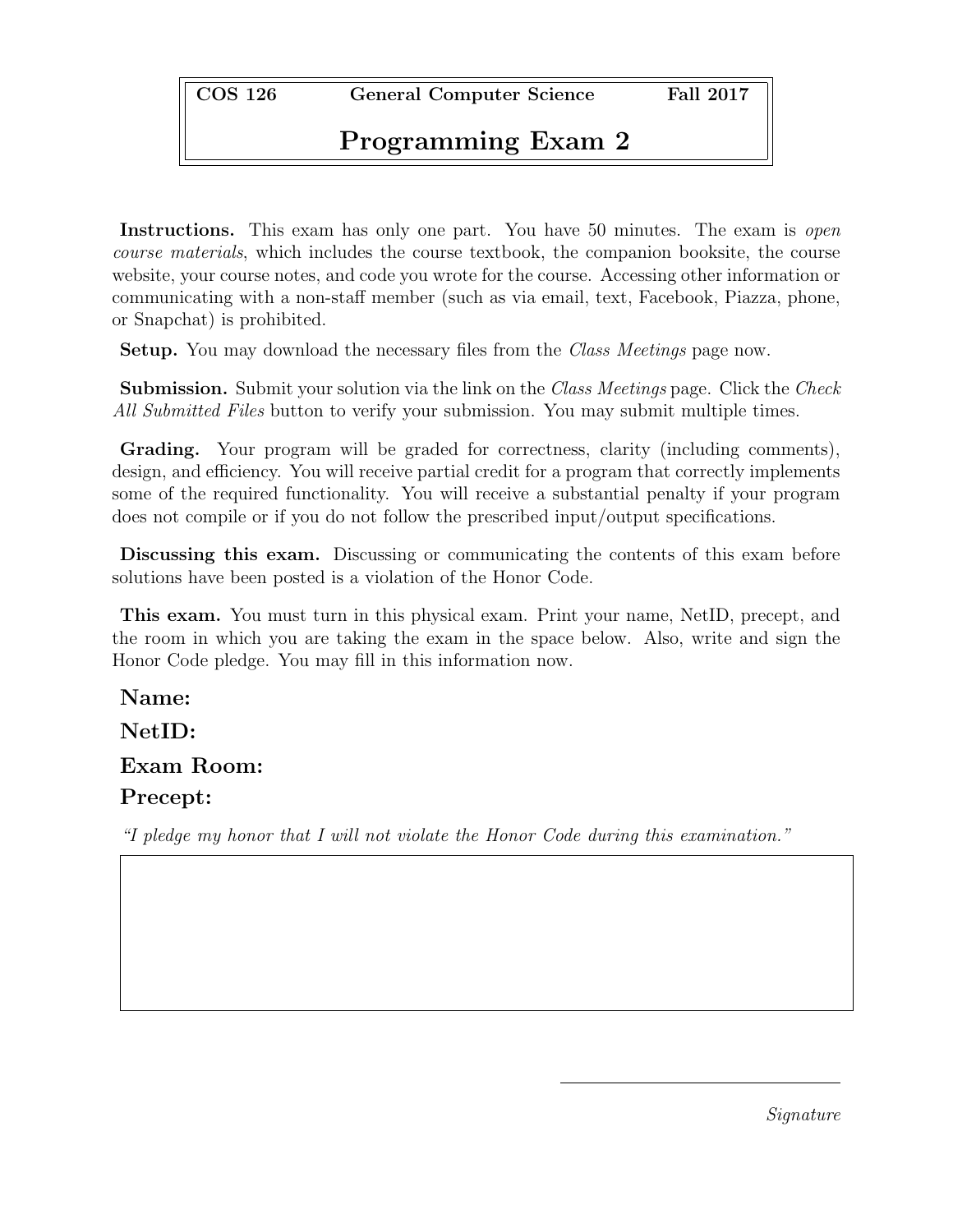Problem: Compute Geographical Path Statistics. (30 Points) Complete the given Path.java file so that it meets the specifications below. The main method is done for you and must not be modified. Use the given Coordinate.java and Stats.java without modification.

Input Specification. The input from standard input consists of zero or more lines with three doubles per line separated by a space. Each line is a geographical Earth coordinate: a longitude in decimal degrees, a latitude in decimal degrees, and an altitude in meters. These coordinates together represent a path from the first coordinate to the last coordinate.

> % more COS126Walk.txt -74.657080 40.348197 66.0 ← McCosh 10  $-74.652250$  40.350259 57.0  $\leftarrow$ -CS Building **Longitude** Latitude **Altitude**

The file COS126Walk.txt contains two coordinates: the location of McCosh 10, the start point of the path, and the location of the CS Building, the end point of the path.

For each line in the input, the given main method reads the coordinates, creates a Coordinate object (defined in Coordinate.java), and calls your addWaypoint method to add the coordinate to the path object (created initially by a call to the constructor). Your addWaypoint method must add the Coordinate objects to a linked list of your own design.

As described below, program behavior changes depending on the presence of an optional integer command line argument. Your program need not handle non-conforming inputs.

Output SpecificationWithout Command Line Argument. (20 of the 30 points) If no command line argument is provided, main prints the path using a call to the Path.toString method that you must implement. For each coordinate in the path, your Path.toString method should include the result of calling Coordinate.toString on that coordinate followed by a newline. (If the path is empty, print nothing.) Example output:

```
% java-introcs Path < COS126Walk.txt
-74.65708, 40.348197, 66.0-74.65225, 40.350259, 57.0
```
Output Specification With Command Line Argument. (10 of the 30 points) If invoked with an integer command line argument (an altitude threshold described below), main prints path statistics computed by calling your Path.java computeStats method. The output for COS126Walk.txt is:

```
Altitude Threshold
% java-introcs Path 1 \times COS126Walk.txt
Points:
            \overline{2}Distance:
            469 meters
High:
            66 meters
Low:
            57 meters
            0 meters
Tot. Asc:
Tot. Desc: 9 meters
```
Your computeStats method must calculate these statistics, store them in a Stats object (created by calling the provided Stats.java class constructor with these values), and return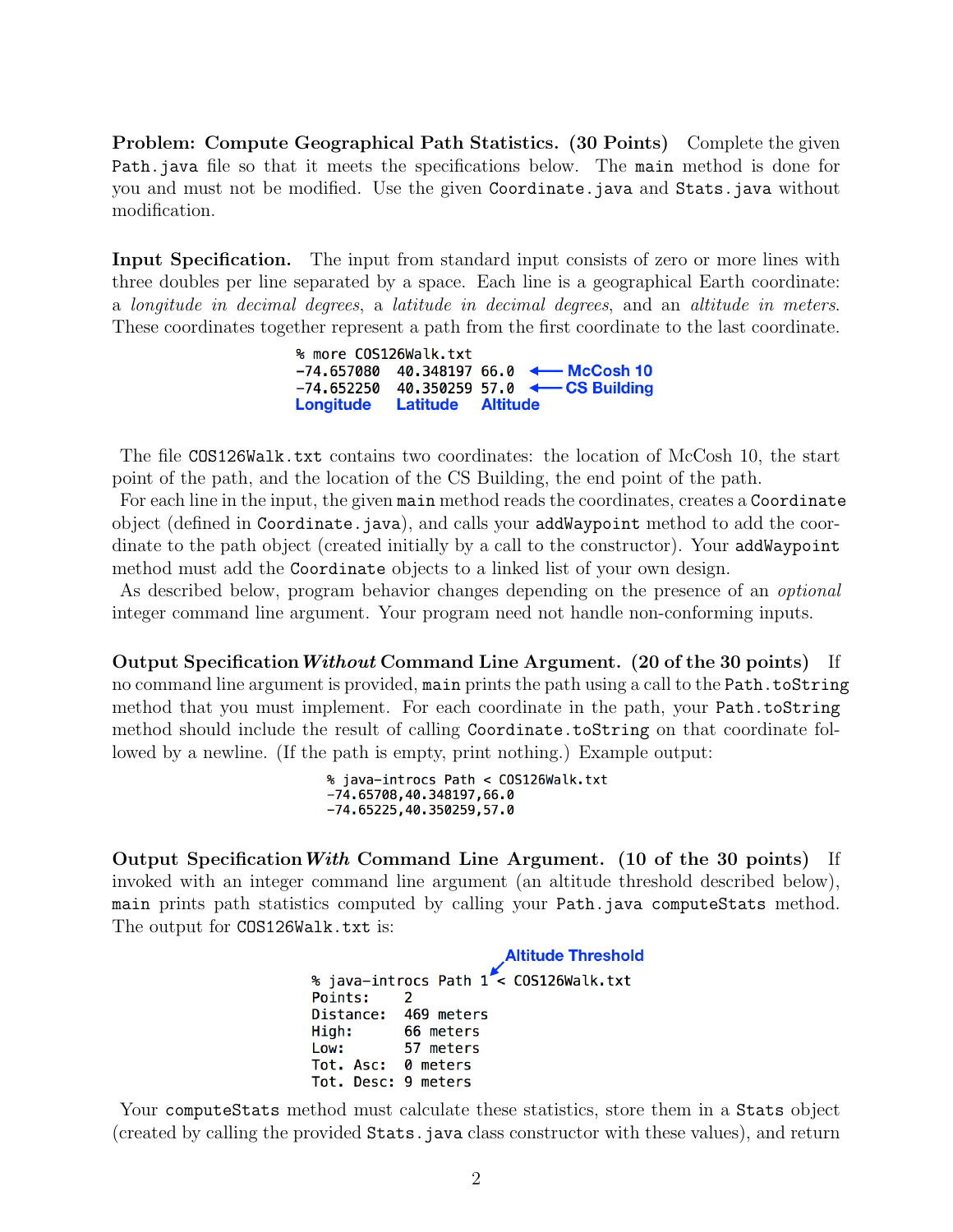a reference to this newly created Stats object. The provided Path.java contains a dummy computeStats that returns zeros for all statistics. The statistics to compute are:

Points: Number of geographical coordinate points in the path.

- Distance: The distance of the path. Use the provided Coordinate.haversineDist method to compute the distance between two coordinates using the Haversine formula.<sup>1</sup>
- High: The maximum of all coordinate altitudes.
- Low: The minimum of all coordinate altitudes.
- Tot. Asc: The total ascent is the sum of all altitude increases. Total ascent ignores all altitude decreases. Total ascent is subject to the altitude threshold as described below.
- Tot. Desc: The total descent is the sum of all altitude decreases. Total descent ignores all altitude increases. Total descent is subject to the altitude threshold as described below.

Calculating Total Ascent/Descent with Altitude Threshold. Consider the following altitude sequence:

> Measured: 10, 11, 9, 11, 10, 11, 12, 11, 14, 15, 17, 14 Asc/Desc:  $-$ ,  $+1$ ,  $-2$ ,  $+2$ ,  $-1$ ,  $+1$ ,  $+1$ ,  $-1$ ,  $+3$ ,  $+1$ ,  $+2$ ,  $-3$

Assuming that these measured altitudes are accurate, the total ascent is  $1 + 2 + 1 + 1 +$  $3 + 1 + 2 = 11$  and the total descent is  $2 + 1 + 1 + 3 = 7$ .

Unfortunately, GPS altitude measurements are notoriously inaccurate, and you are being provided with input files with coordinates collected by GPS. Unaddressed, erroneous fluctuations in altitude will be counted as actual climbing and descending, artificially inflating total ascent/descent. To address this issue, GPS path calculators will only note vertical movements when the magnitude of such movement exceeds a threshold value. You will do the same with the altitude threshold given on the command line in your Path.java calculateStats method.

To illustrate threshold usage, consider the same sequence with an altitude threshold of 2:

Measured: 10, 11, 9, 11, 10, 11, 12, 11, 14, 15, 17, 14 Noted: 10, --, --, --, --, --, --, --, 14, --, 17, 14 Asc/Desc: --, --, --, --, --, --, --, --, +4, --, +3, -3

Using only the noted measurements, the total ascent becomes  $4 + 3 = 7$  and total descent becomes 3. This is likely closer to the truth.

The altitude sequence used in this example is given in the provided Levitate.txt. You can use this file to test your program with altitude thresholds of 0 and 2 as in the above example. (There is no horizontal movement recorded among Levitate.txt's 12 points, so path distance is 0 meters.)

Note: the altitude threshold is not used to calculate the altitude high and low statistics.

<sup>&</sup>lt;sup>1</sup>Given two points, the Haversine formula computes the great-circle distance on a sphere. The Earth is not a sphere, the Haversine formula doesn't compensate for increased horizontal distance at altitude, and it is not ideal for short distances, but it is good enough for our purposes.